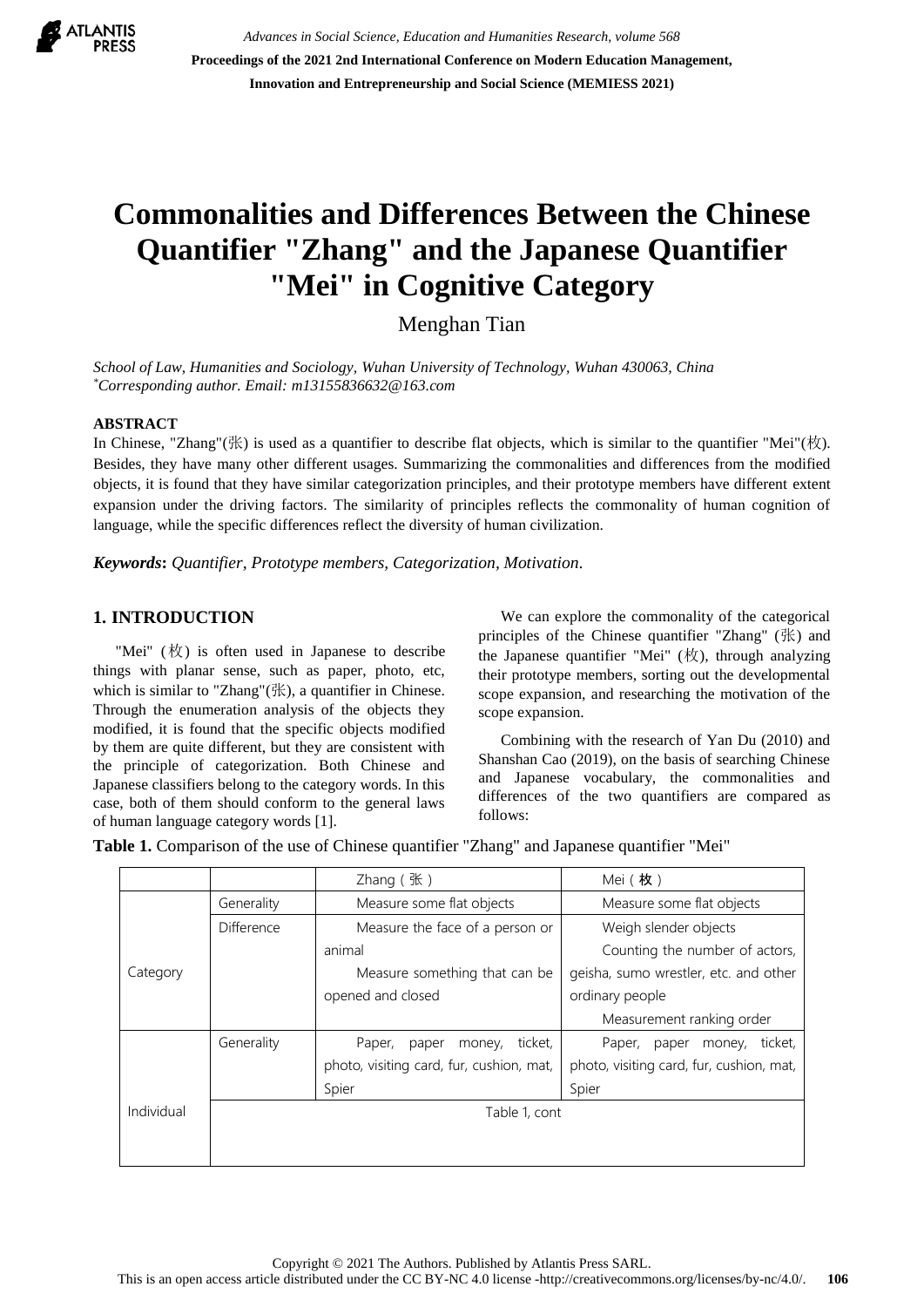

|                                                       | <b>Difference</b> | Bed, mouth, bow, net, face, lyre | Feather, coin, clothing, board,     |
|-------------------------------------------------------|-------------------|----------------------------------|-------------------------------------|
|                                                       |                   |                                  | wall, light, the number of ordinary |
|                                                       |                   |                                  | people                              |
| "paper". "paper monev". " board". "leaf". "feather" a |                   |                                  |                                     |

# **2. PROTOTYPE MEMBERS**

Cognitive psychologist Rosch believes that none of the attribute is necessary while distinguishing a category. "The categorization of entities is based on good and clear samples, and then other entities are classified into this category based on their similarities with them in some or a set of attributes."[2] In short, the prototype is the most typical and representative member of a conceptual category. The commonality between the prototypes of the Chinese quantifier "Zhang" (张) and the Japanese quantifier "Mei"  $(\nmid x)$  is that they are both used to describe things with flat surfaces.

The prototype members of "Zhang"(张) are things with planar as the main feature, such as paper and photo. Determining the members of the prototype category can be carried out in the following three aspects: First, from a diachronic level, there is "bow", "plow" and "lyre". The original meaning of "Zhang" (张 ) is to open the bow string to prepare for launch, and the other is to hang the string of the bow, both interpretations are directly related to the "bow". Because the plow and the lyre are similar to the bow's shape. According to the principle of cognitive similarity, it summarizes similar things as the same category, and modifies them with "Zhang" ( 张 ). Secondly, the psychological reality level, which is the member that comes to mind first when people mention it. Taylor (1989 cited from Yan Du 2010) proposed that the typical has psychological reality and listed several possible causes: (1) Human beings are born with the characteristics of perception; (2) Typical cases are common; (3) Typical cases are learned earlier; (4) Typical has the average value of cases with this attribute; (5) The significance of attributes; (6) Typical has a higher categorization benefit. When talking about "Zhang" (张), you will think of things such as "paper" and "photo" first, instead of "face" or "mouth". Therefore, "paper" and "photo" belong to the prototype members in the category. Thirdly, the cognitive level, prototype members should have specific and simple characteristics, abstract and complex things are at the edge of it. For example, "paper" and "table" are specific and common things with obvious characteristics, so they belong to prototype members. Inversely, the "face" is an abstract thing derived from the evolution of cognition on the basis of archetypes.

The prototype members of "Mei"  $(\frac{1}{N})$ are also flat things, specifically, they are flat and thin things, like

"paper", "paper money", " board", "leaf", "feather" and so on. Such as, 一枚の紙 (a piece of paper), 一枚の葉 (a leaf), 写真一枚 (a photo) .The more peripheral members are clothes, wall, the number of ordinary people, etc.

## **3. CATEGORY EXPANSION**

Although from the prototype members to the margin expansion, the specific objects in the category expansion of the Chinese quantifier "Zhang"(张) and the Japanese quantifier "Mei" (枚) are quite different, there are similarities in principle. Then we will discuss it in detail, from three aspects and explores the commonality of its category principles.

## *3.1. Extend from a Two-dimensional Plane to Another that Contains the Whole Three-Dimensional Thing*

Everything is three-dimensional. The abovementioned "two-dimensional planar" means that the third dimension of things is very small in scale, which can be ignored.

Yuzhi Shi (2001) believes that Chinese twodimensional spatial quantifiers include "Tiao" (条) and "Zhang"( $\mathbb K$ ), with XY as the dimension and X as longer dimension. When the value of  $Y/X$  is close to 1 or equal to 1, we will use "Zhang"(张), or use "Tiao"(条), when approaching 0. Based on that, paper, photo and cushion are using" Zhang"(张). The most common usage of the Japanese quantifier "Mei"  $(\nmid x)$  is also to describe similar flat and thin things, such as: a piece of paper, a photo a photo, and two cushions.

Because of the small proportion of the third dimension, the above examples can be roughly understood as two-dimensional flat things, which are common and the most typical specific things, and belong to prototype members in the category of modified objects of "Zhang" (张) and "Mei" (枚), who emphasized their prominent planar features. "Zhang" ( 张) modifies things such as bed, table, and stool. Using "Zhang" to measure them, because the "planar" in the configuration of these things is the most functional part in the process of interaction with humans. The twodimensional plane is the most prominent feature. [3]The Japanese quantifier "Mei"  $(\nmid \forall x)$  can modify things that are not two-dimensional plane, such as "feather" and "board", which also captures their flat and thin feature. "Mei" (枚) can also modify "field" and "wall", who are not two-dimensional plane, nor do they conform to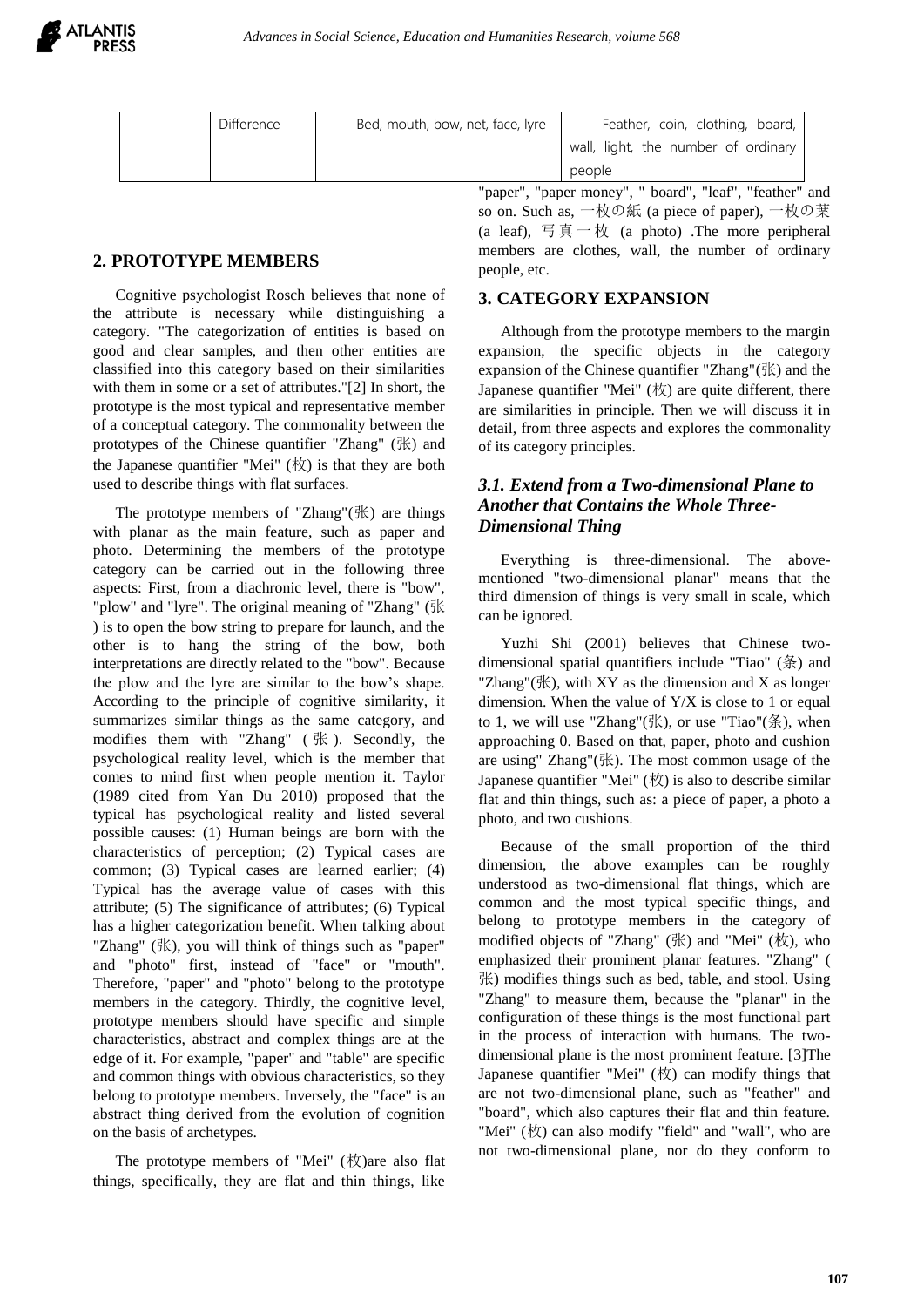people's perception of "thinness", but the plane is still the prominent feature of people's intuitive feeling.

From this point of view, both the Chinese quantifier "Zhang"(张) and the Japanese quantifier "Mei" (枚) have metaphors and metonymy that substitute features for the whole. However, the specific metaphor and metonymy contents are different, and we will make a detailed analysis later.

## *3.2. Expanded from Visual Features to Functional Features*

The original meaning of "Zhang" (张) in Chinese is closely related to "bow", which refers to the action of pulling a bow. Visually, the trajectory of the string drawn away from the bow in the air constitutes a plane, so the prototype members are things modified by "Zhang" (张) and with planar as their typical feature. Research on cognition has shown that one of the laws of human cognition is the principle of similarity, that is, treating similar things as things in the same category [4]. "Plow" and "bow" have similar structures and strings, so they also use "Zhang" ( 张 )to measure. According to the visual opening and closing action of pulling the bow, it can be analogized to things like "mouth" and "net", what need to be opened and closed when using. These visual intuitions are expanded to the functional level, such as a bank card, CD, record, etc., who visually present planar features, and the main functions are also concentrated on it. A series of new things have emerged with the development of the times. Things with flat features and functions concentrated on this flat surface are also measured by "Zhang".

The Japanese quantifier "Mei" (枚) can be used to measure the number of inferior people such as a sedanchair bearer, actor, geisha, and sumo wrestlers. Such as: 八枚肩の駕籠 (a palanquin of eight shoulders). The names of professionals such as actors, geishas, sumo wrestlers, etc. will be written on boards or posters, bulletin boards, etc., which are all flat and thin objects, and measured by the quantifier "Mei"  $(\nmid x)$ . After that "Mei" (枚) is also used to measure these people. Then from measuring these specific people to measuring the number of ordinary people [5].

# *3.3. Expand from the Concrete Plane to the Abstract Plane*

The more specific, direct, and typical members of the cognitive category are located at the center of the category, otherwise the more abstract and implicit members are located at the periphery of the category. "Zhang"(张) can modify "脸"(face), or in more abstract terms: "面孔"(face, but it doesn't exactly correspond to the word "face.", also meaning "Countenance"). Zhang can be used to measure the fur

of animals, such as a mink. Animal fur also has the characteristics of flatness. After the scope is expanded, it can be used not only to measure animal fur, but also to measure human skins. After being blurred, it can be used to measure "脸" and "面孔".

"Mei" (枚) was initially used to measure painting, poster, and board, after blurring it can be used to measure the geisha, actor, and sumo wrestler published on them. Besides, after the number of people was blurred, it was further blurred to measure these geisha and sumo wrestler's ranking. Therefore, the Japanese quantifier "Mei"  $(\nmid \nmid x)$  can also be used for grades ranking.

Both "Zhang" (张)and "Mei" (枚)have gone through the process of blurring in the development of using, they are used to describe abstract plane extending from concrete plane or abstract things related to plane. However, due to the difference in the scope, direction, and the specific blurring methods, the two quantifiers have greatly deviated in the selection of the modified objects.

### **4. MOTIVATION**

#### *4.1. Metaphor and Metonymy*

Metaphor generally recognizes the unfamiliar, invisible, abstract, and rare concept domains from familiar, tangible, concrete, and common one, thus establish connections between different conceptual systems [6].

"Zhang"(张) originally means to open the bow and is used as a quantifier for the bow. Based on that, because the plow and the lyre are similar to the bow in appearance, so it is a metaphor to describe them. According to the characteristics that the bow can be opened, it is also used to describe other things that can be opened and closed, such as mouth and fishing net.

The prototype members of "Mei"  $(\nmid x)$  are also flat objects, but they can be used to describe "feather" or "shell". Although they are different from regular flat objects such as "paper" or "painting", they are also flat and thin. So it can be summarized into the category of "Mei"(枚).

Metonymy, like metaphor, is an important cognitive model. Metaphor is the mapping between different domains, while metonymy is to replace inconspicuous things with prominent features in the same domain, or replace the whole with more prominent parts [7].

The metonymy of "Zhang" (张) can be summarized into the following two types: the first is using the partial to metonymy the whole, such as "table", "bed" and "bench". The plane is its distinctive feature. Therefore, although the whole is presented as a cube, it can also